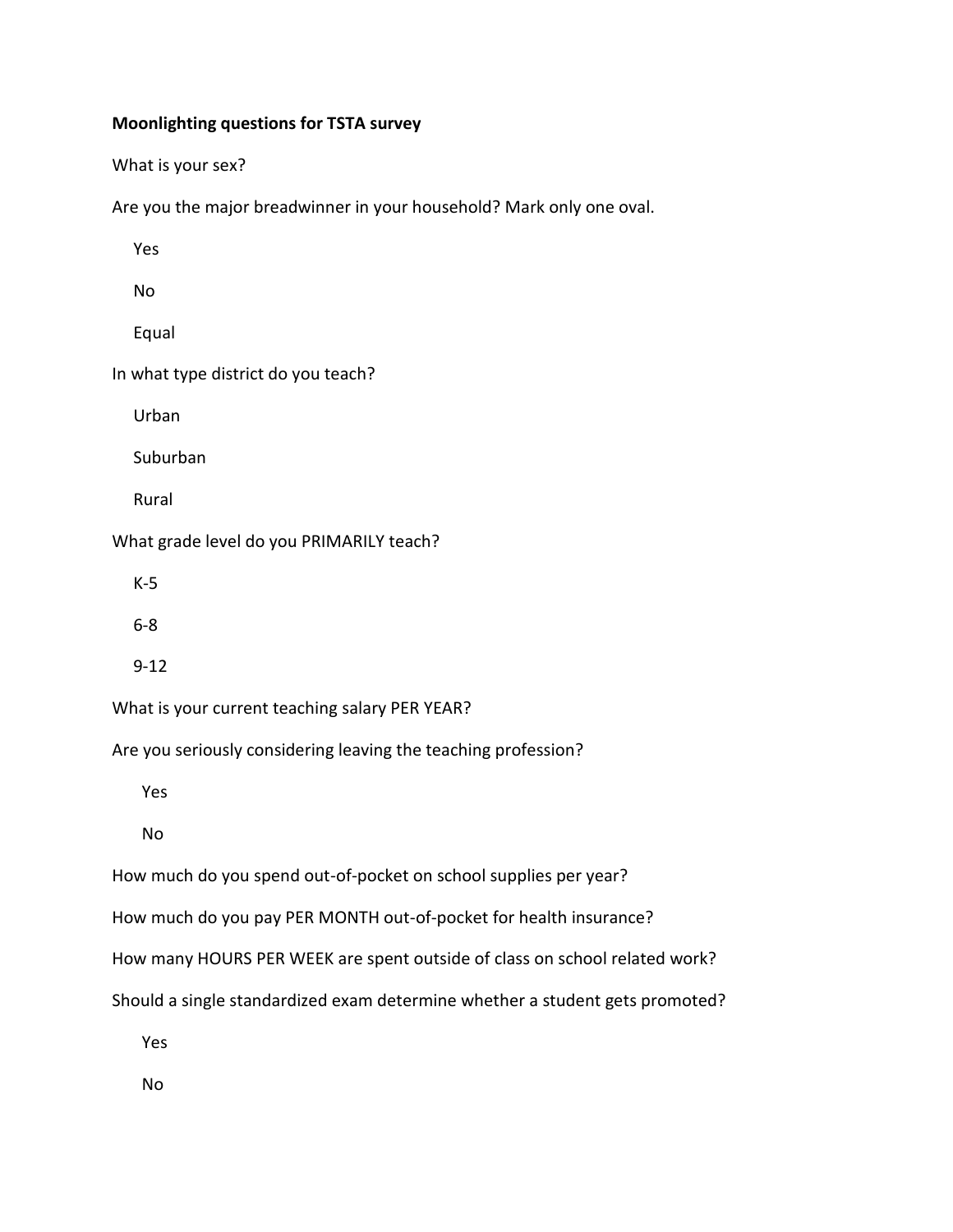Do you have an extra job during the SUMMER?

Yes

No

Do you have an EXTRA (Moonlighting) job during the REGULAR SCHOOL YEAR to supplement your teaching salary?

Yes

No

How many HOURS PER WEEK during the regular school year do you spend working at the MOONLIGHTING job?

Do you fee that the quality of your teaching would improve if you did NOT have a second job during the regular school year?

Yes

No

Would you QUIT the second job if your teaching salary would enable you to give up moonlighting during the school year?

Yes

No

How large a raise in your teaching salary would you require to QUIT moonlighting during the regular school year?

I believe that the general public has a positive opinion about teachers.

Strongly agree

Agree

Neutral

Disagree

Strongly disagree

I believe that state leaders and legislators have a positive opinion about teachers.